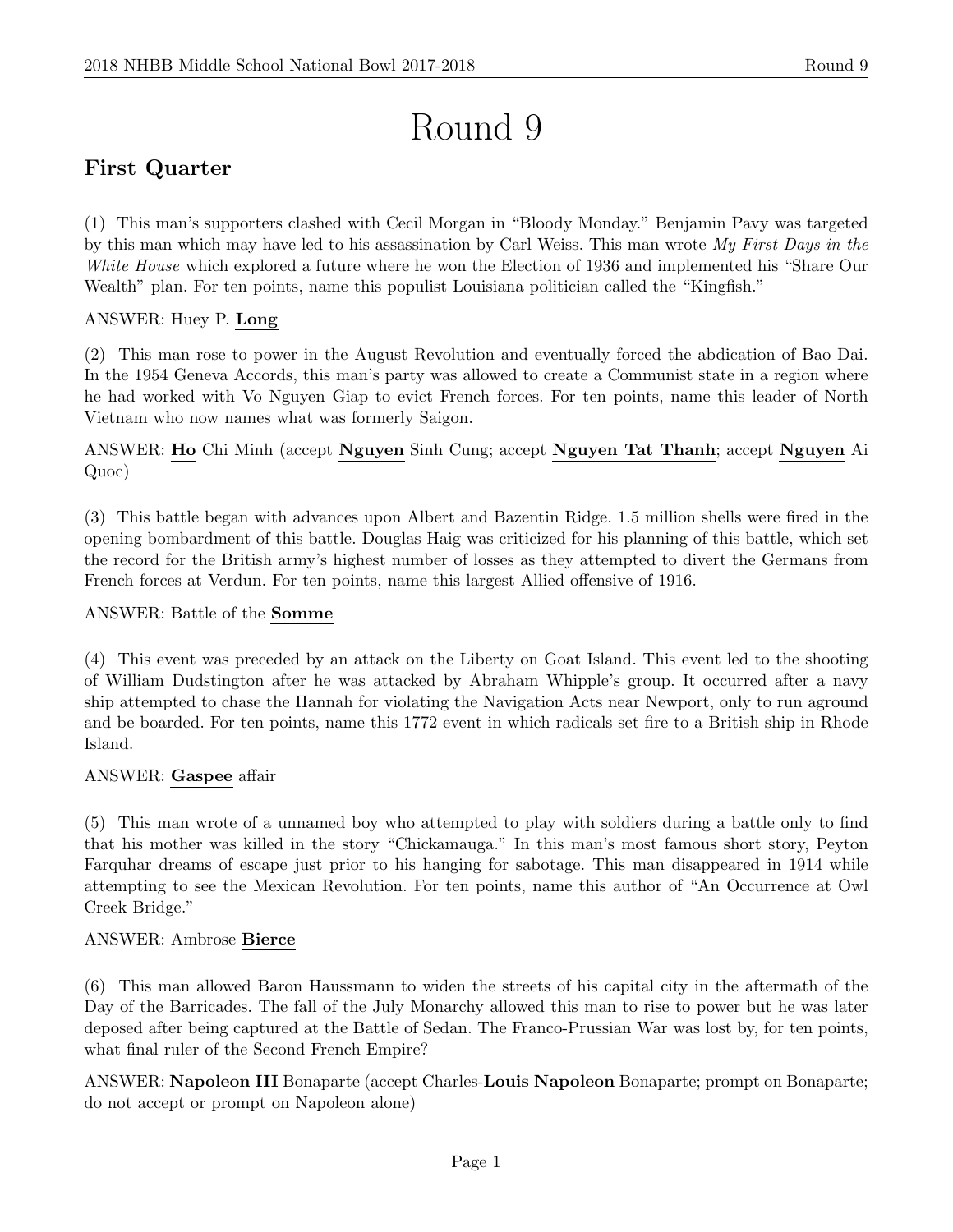(7) This man called off one attack after discovering his target's wife, who was on her way to Long Branch, was in poor health. George Maynard loaned this man \$15 to buy a revolver he would later use at the Baltimore and Potomac Railway station. During one event, this man declared "I am a Stalwart of Stalwarts." For ten points, name this assassin who declared "Arthur is president now!" after killing James Garfield.

#### ANSWER: Charles Julius Guiteau

(8) This collection includes the "Thaxted" melody that Cecil Spring-Rice adapted into the hymn "I vow to thee, my country." "The Mystic" and "The Magician" are movements in this collection, where col legno violins and a brass march in 5/4 time make up the "Bringer of War" theme. For ten points, name this Gustav Holst collection titled for seven astronomical bodies like Mars and Venus.

#### ANSWER: The Planets

## Second Quarter

(1) This modern-day country was the site of a Dedan Kimathi-led rebellion that prompted Evelyn Baring to declare a state of emergency. The Mau Mau Uprising took place in this country where the Kikuyu ethnic group was discriminated against by its second President, Daniel Arap Moi. Nairobi is the capital of, for ten points, what country which gained independence from Britain in part due to Jomo Kenyatta?

#### ANSWER: Kenya

BONUS: In colonial Kenya, the Tsavo Man-Eaters, a pair of lions, killed workers constructing this type of project. At the time, the British were also attempting to build one of these projects to connect Cape Town to Cairo.

#### ANSWER: railway

(2) This event might have been avoided if a warning about upcoming "growlers" was heeded by Edward Smith. John Jacob Astor perished during this event since there were not enough lifeboats provided by the White Star Line. The *Carpathia* rescued survivors of, for ten points, what 1912 disaster in which an "unsinkable" ship struck an iceberg en route to New York?

ANSWER: sinking of the RMS Titanic

BONUS: This American oceanographer discovered the wreck of the Titanic in 1985.

#### ANSWER: Robert Ballard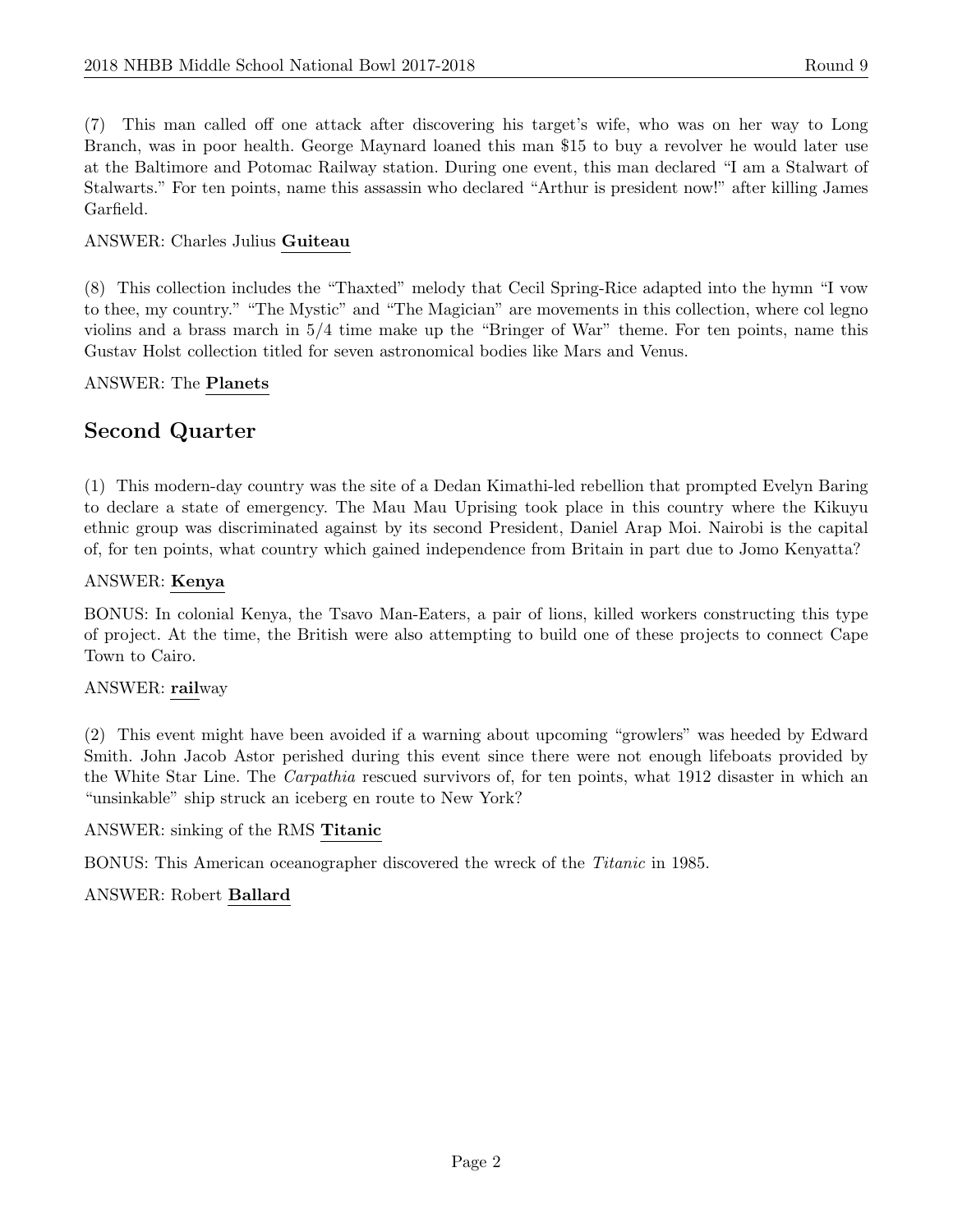(3) This country is home to a genre of drama that uses the concept "Beginning, Break, Rapid" to build its narrative structure. A type of theater in this country evokes animalistic qualities by using a makeup which uses the rice-based oshiroi as a base. Kabuki is a type of theater in, for ten points, what country where actors wearing all black clothing created the stereotypical image of a ninja?

#### ANSWER: Japan (accept Nihon; accept Nippon)

BONUS: The "Beginning, Break, Rapid" concept is used in this type of Japanese drama, which is older than Kabuki. In these dramas, the main actor often wears masks to portray a wide-variety of characters.

#### ANSWER: Noh

(4) This battle may have began with the losing side moved to loot the Abbey of Saint Martin. During this battle, one side launched a failed uphill cavalry charge that led to the death of Abd ar-Rahman. The Umayyad Caliphate's advance into Europe was ended at this battle which earned its winning commander the cognomen "the hammer." For ten points, name this 732 victory for Charles Martel.

#### ANSWER: Battle of Tours (accept Battle of Poitiers)

BONUS: Charles Martel founded this Frankish dynasty which would later establish an empire lasting until the death of Charles the Fat.

#### ANSWER: Carolingian dynasty (accept Carlovingians; accept Carolngus; accept Carolings; accept Karlings)

(5) This event included the shredding of documents by Fawn Hall. While being questioned about this event, John Poindexter said "I can't recall" over 100 times. This scandal violated the Boland Amendment prompting an investigation by John Tower. For ten points, name this Reagan administration scandal in which funds were funneled to Nicaraguan rebel groups through illegal arms sales to a Middle Eastern nation.

#### ANSWER: Iran-Contra affair (accept Irangate or Contragate)

BONUS: Fawn Hall was the secretary for this Lieutenant Colonel who later had his convictions acquitted due to belief that his Congressional testimony, for which he was granted immunity, had been used against him.

#### ANSWER: Oliver North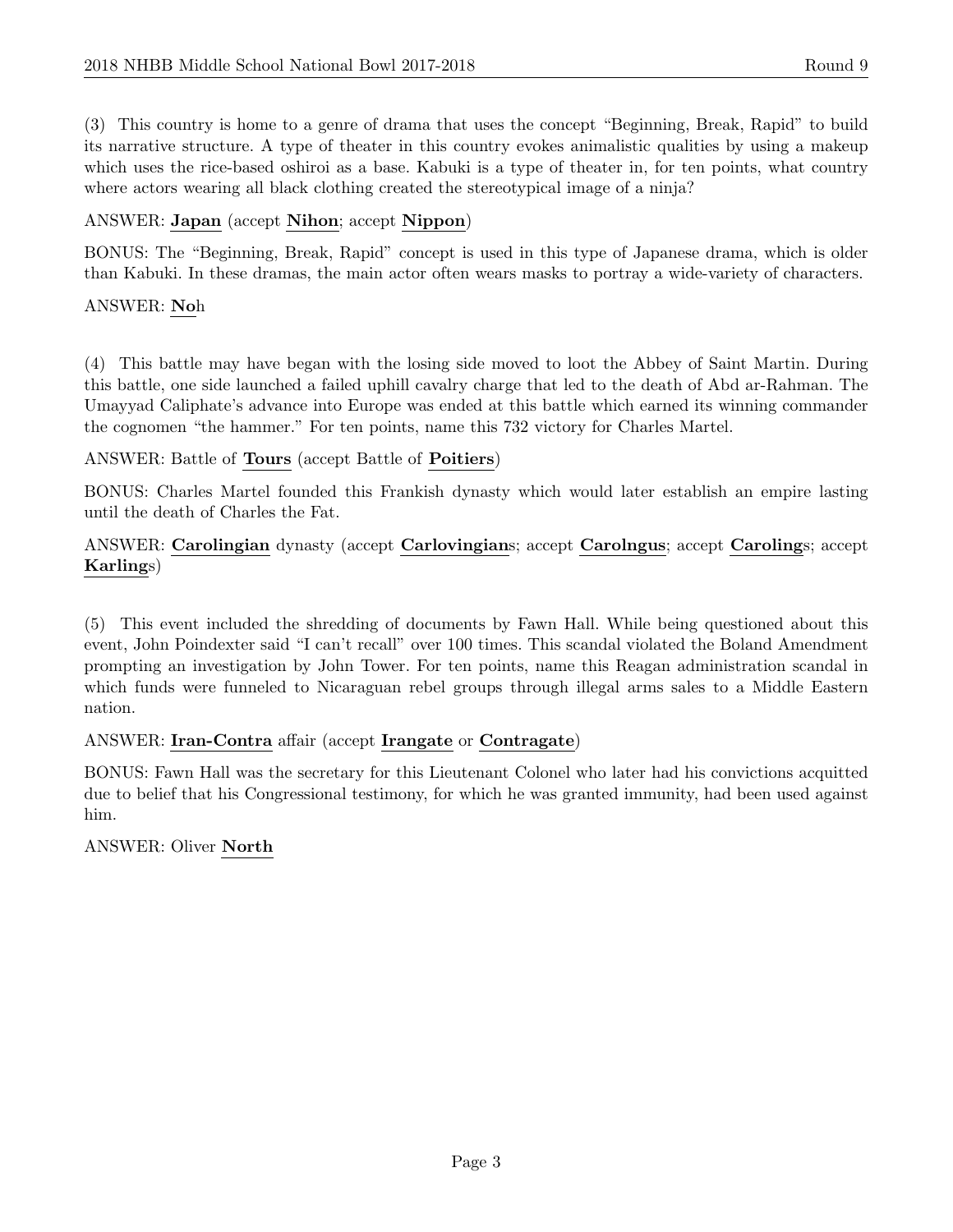(6) This country launched Operation Lotus to dispose of the FRETILIN government. A leader of this country instituted Guided Democracy which lasted until the 1966 rise of the New Order. In 1999, this country's president Bacharuddin Habibie held a referendum on whether or not to make East Timor autonomous. For ten points, name this country with the world's largest Muslim population, whose island of Java contains Jakarta.

#### ANSWER: Republic of Indonesia

BONUS: Guided Democracy was introduced to Indonesia by this man, its first President, who was later targeted in the 30th of September Movement.

#### ANSWER: Sukarno (accept Kusno Sosrodihardjo)

(7) This man agreed to allow Americans to be placed in foreign control for the first time when he worked with Australia at the Battle of the Hamel. This man created the Yellow Book to map highways, which later formed the backbone of Eisenhower's interstate system. Along with George Washington, this man is the only holder of the rank "General of the Armies." For ten points, name this leader of American troops in World War I.

#### ANSWER: John "Black Jack" Pershing

BONUS: Pershing led this group of American soldiers during World War I, generally refusing to have them used as replacements in Allied lines.

#### ANSWER: American Expeditionary Forces (or AEF)

(8) This country fought a colonial war that resulted in Lothar von Trotha's victory at Waterberg, after which he massacred the Herero people. This country's holdings included Togoland and the Caprivi Strip in Namibia, which was then named South West Africa. For ten points, name this country that sparked the Scramble for Africa by hosting the Berlin Conference.

#### ANSWER: Germany (accept the German Empire)

BONUS: Germany protected its colonies from British capture at the Battles of Tanga and Sandfontein in this war.

#### ANSWER: World War I

## Third Quarter

The categories are . . .

- 1. Dwight Eisenhower
- 2. The Year 1066
- 3. Zulu Empire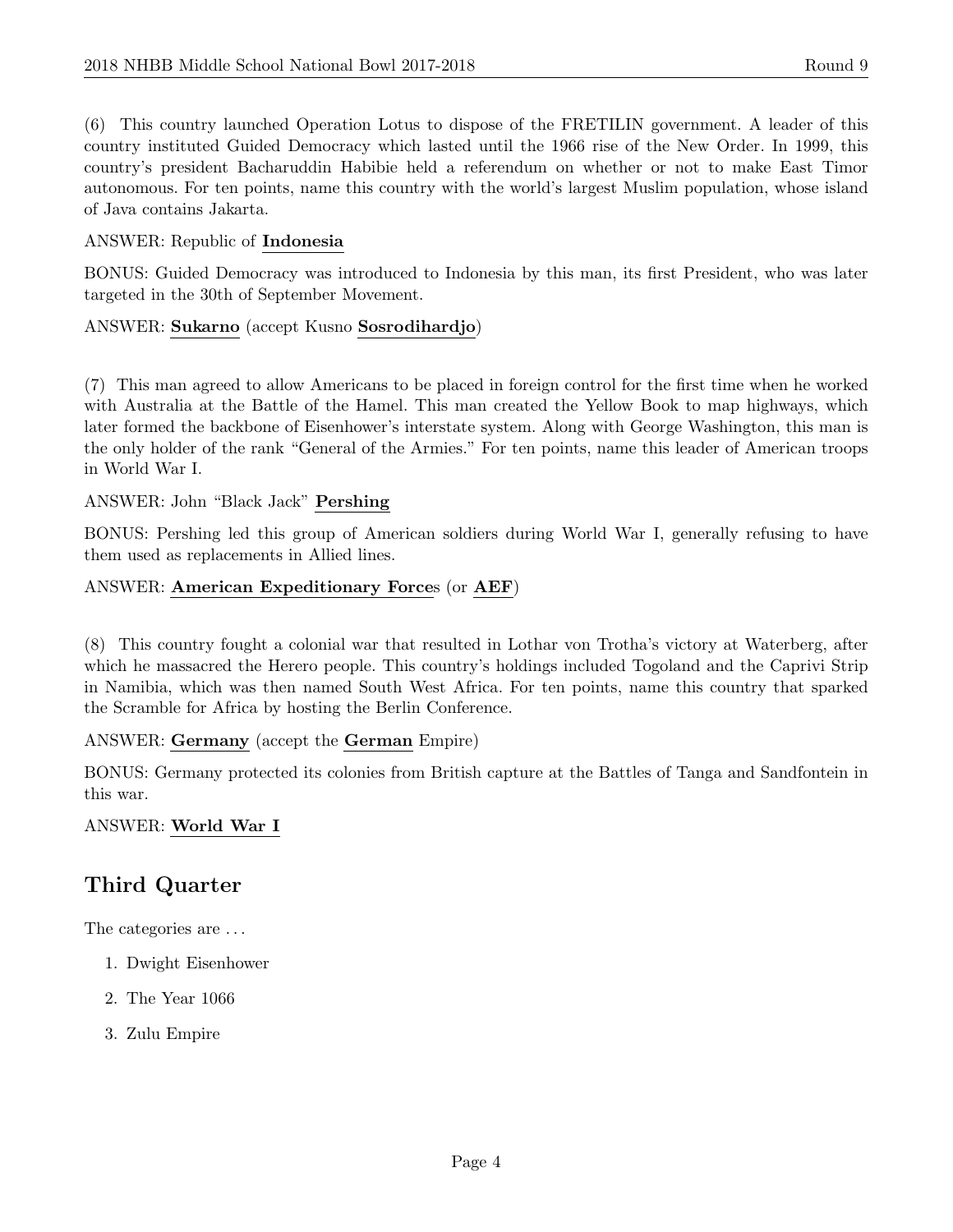#### Dwight Eisenhower

Name the...

(1) State where he deployed troops to protect the Little Rock Nine.

#### ANSWER: Arkansas

(2) Space agency founded during Eisenhower's term.

#### ANSWER: NASA (or National Aeronautics and Space Administration)

(3) German road system that inspired Eisenhower to create the Interstate Highway System.

#### ANSWER: Autobahn (or Bundesautobahn)

(4) Ivy League university in New York City where he served as President.

#### ANSWER: Columbia University

(5) Island nation he promised to defend from China in the Formosa Resolution.

#### ANSWER: Taiwan

(6) "Complex" he warned of in his farewell address.

ANSWER: military-industrial complex (prompt on partial answers)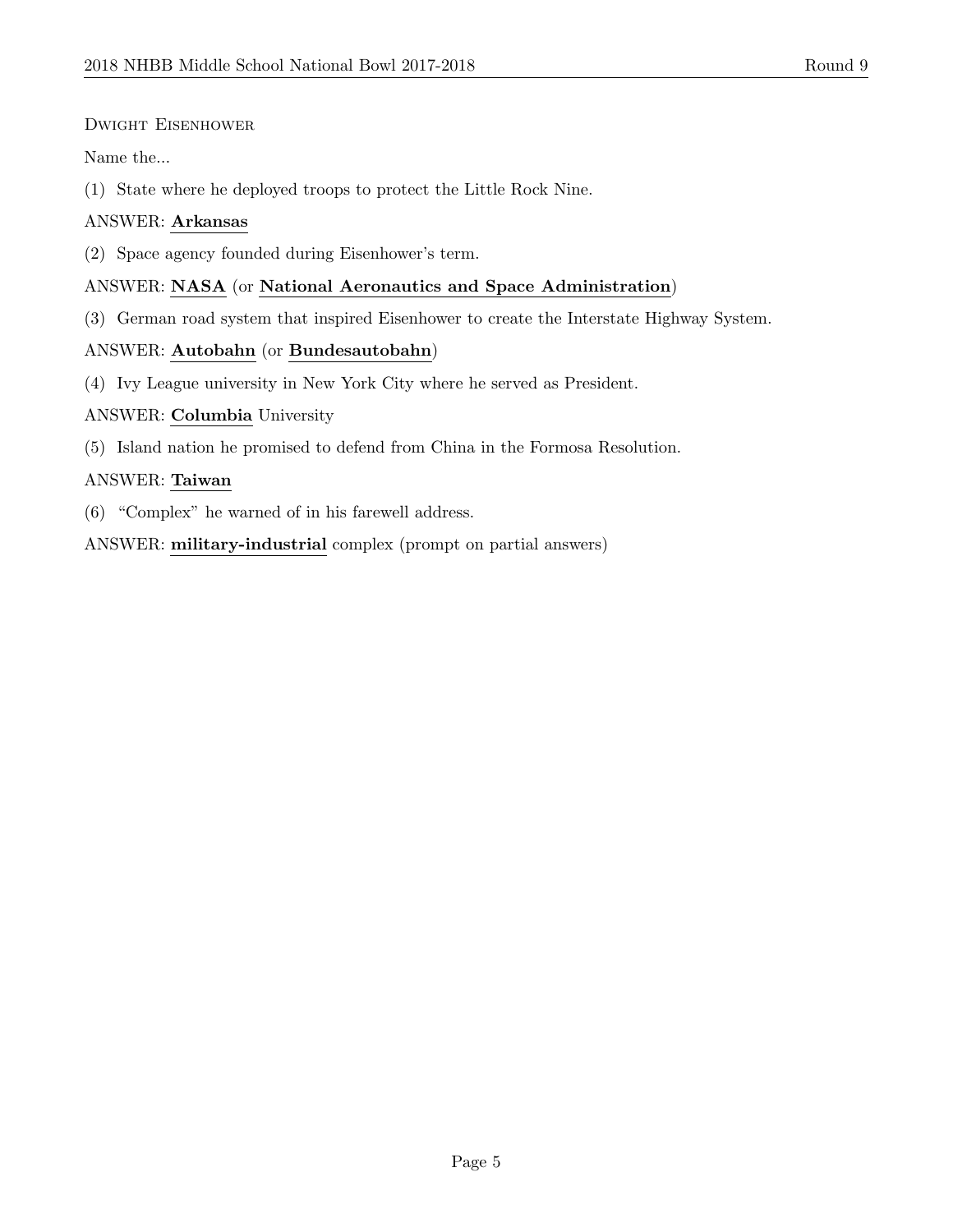#### The Year 1066

Name the...

(1) October battle that allowed William the Conqueror to become King of England.

#### ANSWER: Battle of Hastings

(2) Duchy in Northern France from which William sailed in September.

#### ANSWER: Normandy

(3) Last Anglo-Saxon king of England, who died from an arrow to the eye.

#### ANSWER: Harold Godwinson

(4) September battle at which Harald Hardrada's invasion was defeated.

#### ANSWER: Battle of Stamford Bridge

(5) Penultimate Anglo-Saxon king, who died of a stroke in January.

#### ANSWER: Saint Edward the Confessor (prompt on Edward)

(6) Hill where the losing Anglo-Saxon army was deployed for the aforementioned October battle.

#### ANSWER: Senlac Hill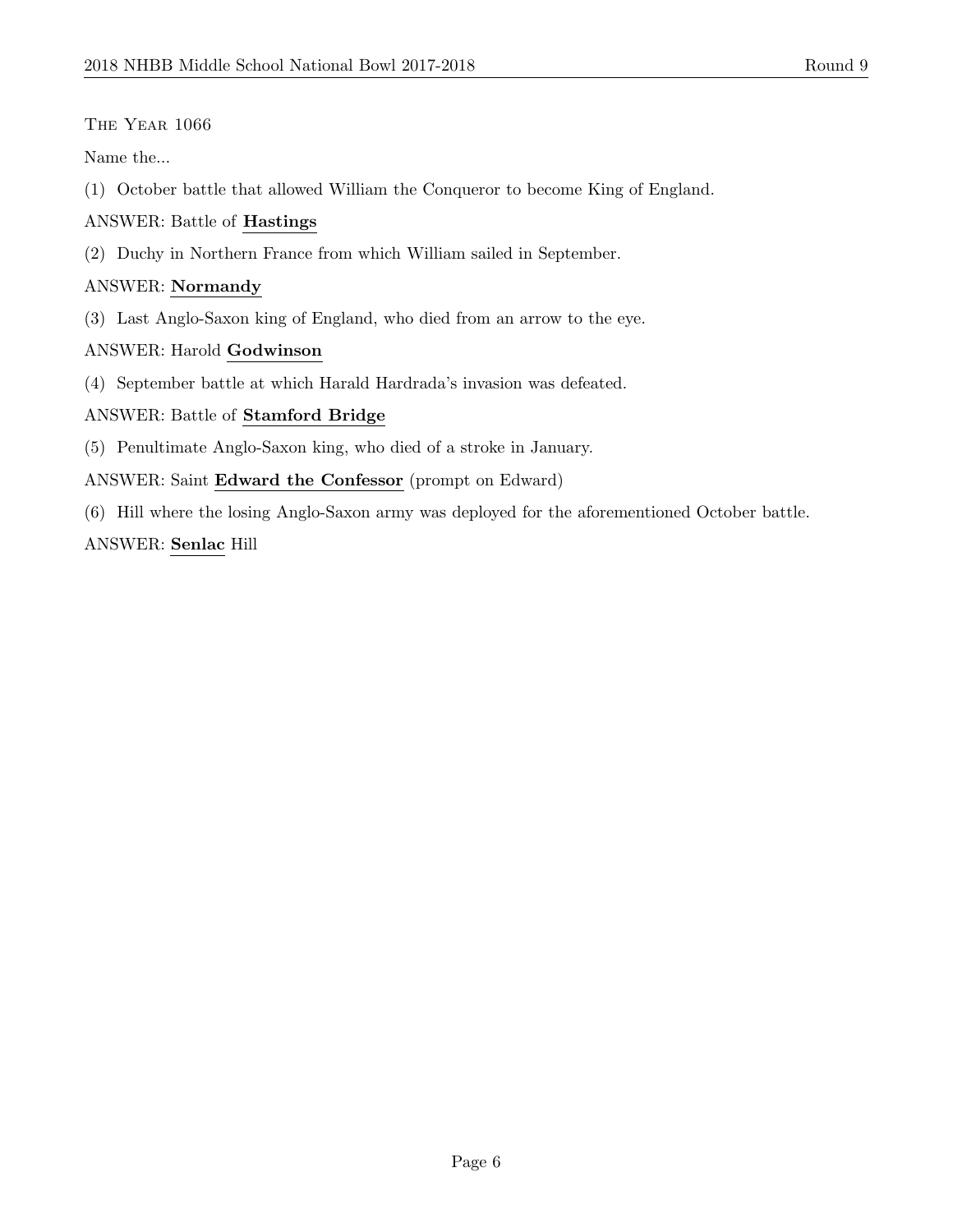#### ZULU EMPIRE

Name the...

(1) Present-day country whose territory that contains most of what was once the Zulu Empire.

#### ANSWER: South Africa

(2) Early Zulu leader who was assassinated in 1828.

ANSWER: Shaka kaSenzangakhona (or Shaka Zulu)

(3) European power that fought the Zulus in the 19th century.

ANSWER: United Kingdom of Great Britain and Ireland (accept England; accept Great Britain; accept word forms)

(4) Type of weapon, including the assegai and iklwa, used by the Zulu.

#### ANSWER: spear

(5) Animal-inspired battle formation used by the Zulus.

#### ANSWER: buffalo-horn

(6) Battle where the Zulus crushed heavily armed troops on the same day as the Battle of Rorke's Drift.

#### ANSWER: Battle of Isandlwana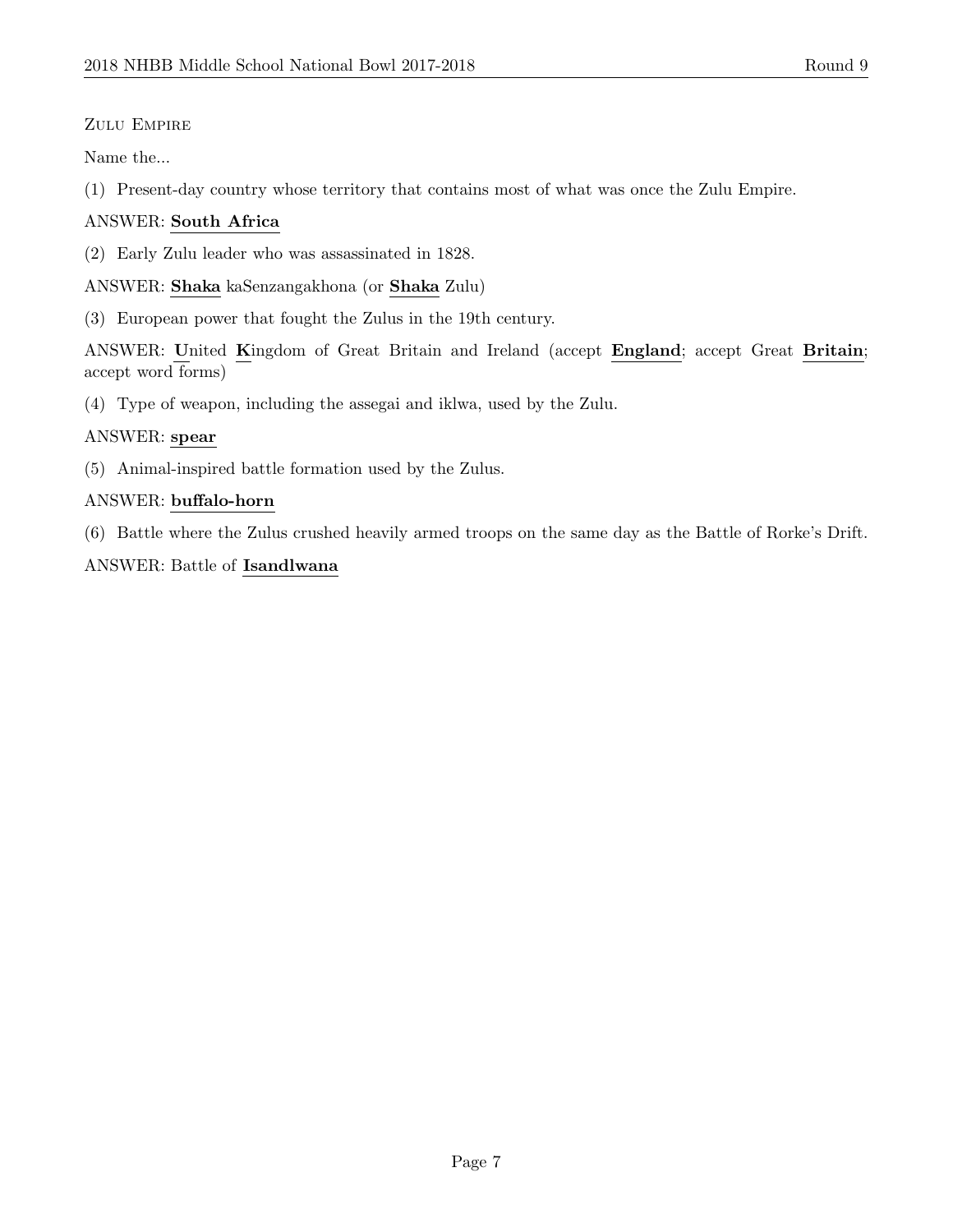## Fourth Quarter

(1) This man worked with Maxwell Taylor to launch an investigation on the political climate of Ngo Dinh Diem's regime. This man helped lead the "whiz (+) kids" in reforming the structure of Ford Motor Company before working in government, where he became America's (\*) longest serving holder of a certain cabinet post. For ten points, name this Secretary of Defense who served under presidents Kennedy and Johnson during the Vietnam War.

#### ANSWER: Robert McNamara

(2) This war featured the bombing of UN observers at Government House. Newly appointed Defense Minister Moshe (+) Dayan rose to prominence during this war. The winning side in this war launched Operation Focus, a pre-emptive strike to destroy enemy (\*) aircraft, and captured the Sinai and Gaza Strip. For ten points, name this 1967 war in which Israel defeated an Arab coalition within a week.

ANSWER: Six Day War (accept the 1967 Arab-Israeli War before mentioned)

(3) This man was once thought to have given his lands to Pope Sylvester, though that "donation" was proven to be a  $(+)$  forgery. This man secured power after defeating Maxentius at the Battle of  $(*)$  Milvian Bridge, where he allegedly saw the words "in this sign, you will conquer" in a vision of the cross. For ten points, name this Byzantine emperor who sanctioned Christianity as the state religion.

ANSWER: Constantine the Great (or Constantine I; prompt on Constantine)

(4) This battle included the capture of the Lawrence which caused its commander to flee to the Niagara. This loss for  $(+)$  Robert Barclay allowed the Americans to deny supplies to British forces occupying Detroit. At the end of this battle, (\*) William Henry Harrison was sent the message "we have met the enemy and they are ours." For ten points, name this 1813 victory for Oliver Hazard Perry on a Great Lake.

ANSWER: Battle of Lake Erie (accept Battle of Put-in-Bay)

 $(5)$  This musical work, which is based on a novella by Prosper Mérimée, is the most famous work by the composer of The Pearl Fishers. In this  $(+)$  opera, the protagonist works at a cigarette factory and dances a (\*) habanera in front of a soldier who later stabs her in an arena as the crowd chants the name of the bullfighter Escamillo. Don José falls for a Spanish gypsy girl in, for ten points, what opera by George Bizet?

#### ANSWER: Carmen

(6) This man became Secretary of Defense after his predecessor, Pinhas Lavon, was caught in a scheme to blow up Egyptian buildings. This man organized the  $(+)$  Irgun and Haganah into a single fighting unit. After receiving independence from Britain, this man's country was attacked by an Arab coalition in  $(*)$  1948, forcing this man to form the Israel Defense Force. For ten points, name this first prime minister of Israel.

#### ANSWER: David Ben-Gurion